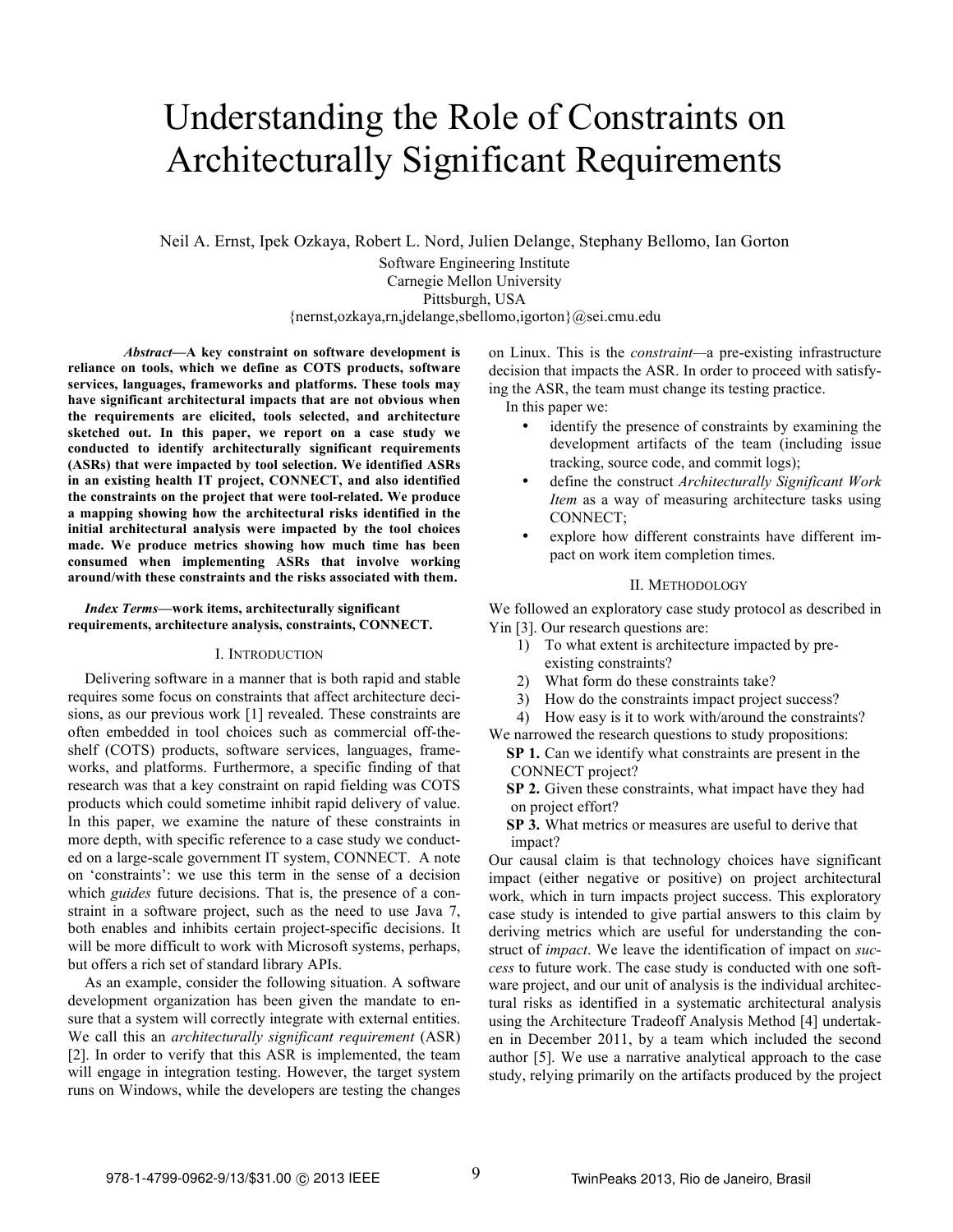and as output of the architectural analysis, then analyzing these quantitatively. An outline of our methodology is as follows:

- 1. Select the risk themes identified in the ATAM for analysis.
- 2. From the CONNECT source code and repository, extract constraints for this project. These constraints are independent of the risk themes identified in the ATAM (step 1).
- 3. Examine the CONNECT issue tracker, and other artifacts, such as Excel spreadsheets, to derive work items relevant to our architecture risks, called Architecturally Significant Work Items (ASWIs).
- 4. Manually code those work items which are somehow relevant to the constraints identified in step 2.
- 5. Derive measures for estimating constraint impact on ASRs.

# *A. Background*

 $COMNECT<sup>1</sup>$  is an initiative of the U.S. federal government to interconnect health-care information, beginning with governmental agencies, but ultimately other private organizations. It is licensed under the BSD license, with the intent that other vendors adopt the code and use it in proprietary software and support offerings. CONNECT is developed using a modified agile approach. They follow Scrum as their agile software development methodology. They hold bi-weekly sprints (83 as of late 2012) and make fairly frequent releases. There have been 45 separate committers.

The project collects requirements from the key stakeholders, some of whom include the Department of Defense (DoD), Federal Housing Authority, and the Center for Medicare and Medicaid Services (CMS). It therefore has multiple important customers, and since it concerns health information, must abide by many governmental regulations. The development is contracted to private consultants and developed in several different offices. Periodic code sprints bring all developers together to sync. A change control board (CCB) made up of the cooperating agencies governs the process of prioritizing development.

All agencies have developed a list of requirements beforehand, which are then amalgamated through the CCB. However, because the development is iterative, certain stories are left for future sprints, and the requirement is not fully described until it becomes part of an active sprint, as needed. JIRA, the project's issue tracker, uses a particular ontology of software development, anchored in the Epic/User Story/Task/Bug hierarchy, but this is not the same as the breakdown CONNECT uses, which includes separate requirements labels (e.g., REQ-097, EST009 are both names for the logging requirement). Thus the JIRA fields are a mélange of JIRA labels and CONNECT language. For example, in the Description field, CONNECT developers had added:

*QA: No new tests required, Validation Suite should suffice. CC: Codereview, checkin, validation suite passes.*

It should be noted that JIRA supports full customization of the field labels and organization, which has been done to add the "Epic" issue type, but nothing more.

## *B. Architecture Tradeoff Analysis*

The second author was involved in a multi-day workshop that conducted architecture risk analysis using the Software Engineering Institute's Architecture Tradeoff Analysis Method  $(ATAM)<sup>2</sup>$ . Broadly speaking, an ATAM involves a team of experts and stakeholders meeting in person to construct system scenarios. These scenarios capture both functional requirements and quality attributes the system should satisfy, such as performance or usability. The existing system architecture is evaluated with respect to a subset of these scenarios, which allows for the identification of *risks, non-risks, sensitivity points*, and *tradeoffs.* Risks are grouped into *risk themes* that are traced back to their impact on the architecture and business goals. The ATAM approach is shown in Fig. 1.



Figure 1 - Conceptual Flow of ATAM [4]

Key risk themes for CONNECT were identified during the ATAM. The ATAM evaluation was conducted for release 3.x and the risks identified for this version included (with our code in parentheses):

- *(NA) Missing and incomplete analysis* this refers to the lack of testing and modeling of essential properties like performance. One key requirement the stakeholders identified was the need to handle large image files, but there was no easy way to assess whether this requirement was satisfied.
- *(CC) Configuration and integration complexity* since CONNECT is middleware, configuration of CONNECT for the variety of systems to which it integrates is highly complex.
- *(CDM) CONNECT/DIRECT goal mismatch* the DI-RECT project is a related health integration approach that has a focus on a lightweight data exchange format using SMTP messaging.
- *(AGS) Adapter/gateway separation* CONNECT initially separated the handling of messages from the integration with other systems. However, these roles have become confused over time, and it is not clear how the roles should be separated.

http://www.connectopensource.org

 <sup>2</sup> http://www.sei.cmu.edu/architecture/tools/evaluate/atam.cfm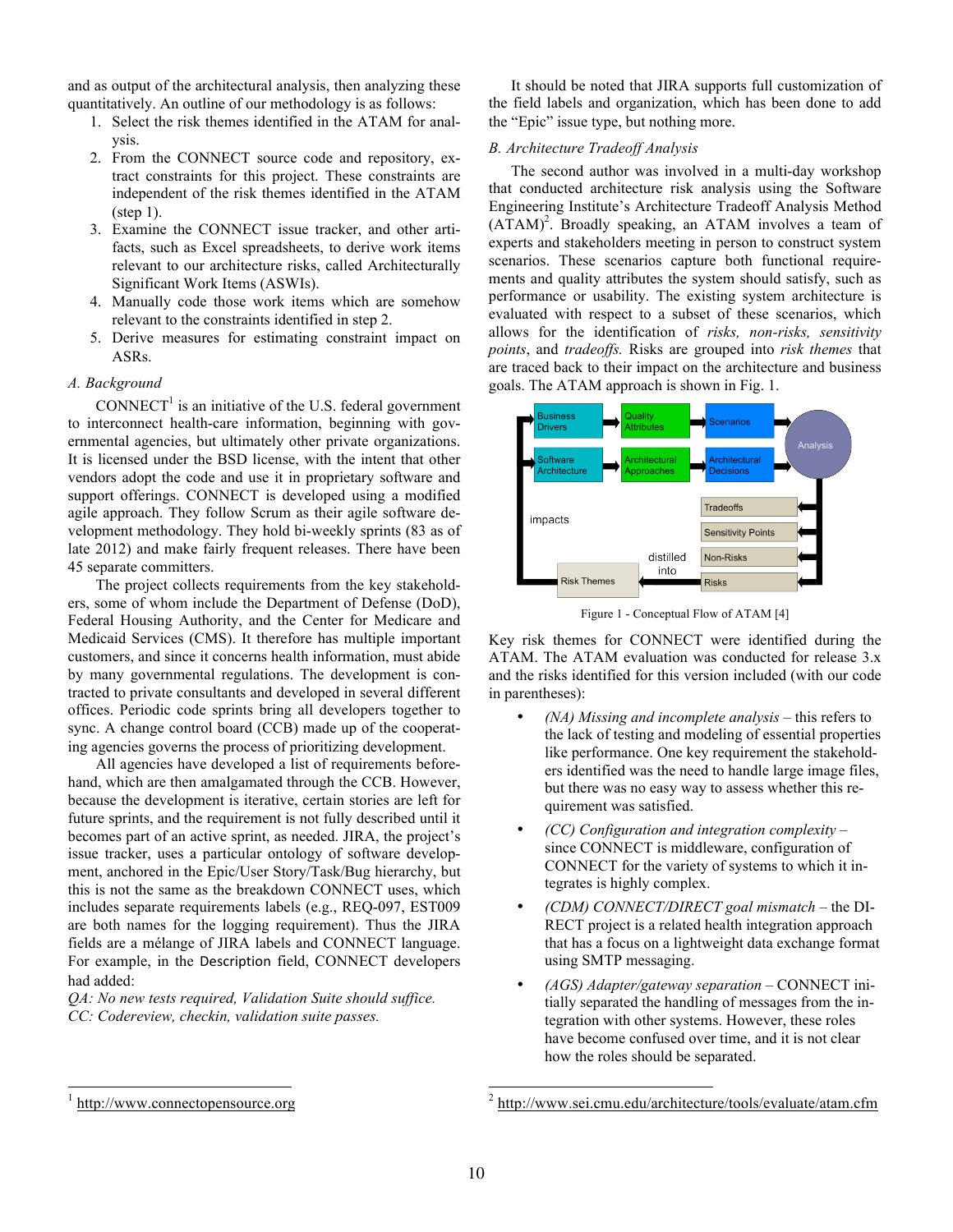- *(AO) Architecture and requirements omissions* The ATAM revealed some architectural decisions had not yet been made or understood.
- *(MG) Glassfish/Metro dependency* CONNECT used Glassfish for its Java Enterprise Edition implementation, with Metro as a framework for various web service specifications. However, Metro is not the choice of many potential partners.
- *(DOC) Documentation* Missing, out-of-date, and incomplete documentation for the architecture and CONNECT developers, impacting future open-source growth, upgrades and maintainability.

We use these as assumed architectural risk themes for the CONNECT project, with the exception of architectural omissions, as that theme was too broad to be useful. The question that this case study examines is the degree to which constraints impacted these risks.

# *C. Constraints*

We defined constraints in the introduction as tool choices impacting the software project. Ideally identifying constraints would be automated, but for this study, the first author scanned the publically available source  $code^3$  of the project, including the build instructions, and identified constraints using the following categories.

*1) Commercial Off The Shelf Software (COTS)* This includes middleware, database products, and other internal but not product-specific dependencies. We automatically scanned all Java code for import statements and compared package names for these imports. We defined COTS use as a package that did not start with CONNECT packages. There were 17,800 import statements in total.

- 7154 were CONNECT internal dependencies, i.e., started with gov.hhs.fha.nhinc.\*.
- 2340 were other health IT dependencies, most of which were to the HL7 messaging standard.
- 2411 were Java SDK dependencies.
- 2706 were test dependencies including JUnit.
- Remaining dependencies were numbered in the hundreds, including OASIS standards, log4j logging dependencies, webservices specific including Apache's CXF product and OpenSAML, Hibernate, an objectrelational data persistence tool, and Spring, the dependency injection framework.

CONNECT's build and installation instructions also make note of dependency on MySQL for database server, and a number of MySQL SQL schema files are present.

*2) Software services* 

This category includes external dependencies on web services and other external API calls. For CONNECT we searched the source for occurrences of the word URL, since Java's standard URL class is commonly used to encode external API calls. The majority of the results referred to CONNECT's own service implementation of URL endpoints, so we do not consider CONNECT to be directly using software as a service (SAAS).

# *3) Languages*

A simple measure using the tool  $CLOC<sup>4</sup>$  identifies what programming languages were used. For the entire package, which includes build scripts, but no archives, CONNECT has 3.8 million lines of XML source code (without comments), 134 thousand lines of Java source code, and then much smaller amounts of Javascript, SQL, CSS, XSD, etc. The extensive amount of XML comes from web service test cases for CONNECT's service endpoints.

# *4) Frameworks*

A framework is an internal dependency, much like COTS, that involves a significant architectural commitment, in terms of adopting the key architectural styles of those frameworks, such as Spring or Ruby on Rails. These dependencies were identified by examining the build information in the source download directory for version 4. The major framework choice for CONNECT has been its use of the Java Enterprise Edition (JEE) application server specification and a choice to use Web Services, and SOAP for implementation, initially with Glassfish as the application server and Metro as the Web Services stack. These choices bring significant benefits (such as Java Server Pages technology, among many others) but is difficult to disentangle from core business logic. Web services and SOAP have been criticized for undue complexity [6].

*5) Platforms* 

Software platforms are deploy-time constraints. CONNECT is distributed using Apache's Maven build tool, which is responsible for downloading and configuring the software, running build scripts, and installing database schemas.

With these as our list of constraints, it should now be possible to use these to identify where they impact work on the architectural risks identified above.

# *D. Architecturally Significant Work Items*

We define an Architecturally Significant Work Item (ASWI) as an element tracked in the CONNECT issue tracker (Jira), that has some relevance to the architectural risks identified above. All ASWIs comprise the set of units of analysis for this case study. That is, we use the ASWIs we identify as **signifiers** of possible constraint impact on ASRs. We identified all ASWI in the CONNECT issue tracker. Since we need to consider the impact of the ATAM, we selected only those issues opened since the ATAM was prepared—January 1, 2012. All decisions (architecture, tools) up to that point in time represent the constraints that future development is working with. We leave 'relevance' under-defined: it means that somewhere in the text of the issue some reference is made to the risks identified in Section II.B above. The CONNECT issue tracker is made up of several different fields, including comments by interested parties, including non-core members (such as members of the public or affected agencies), issue descriptions, links to related issues. In future the notion of relevance might be expanded to examine temporality (e.g., issues closed at the

<sup>&</sup>lt;sup>3</sup> https://github.com/CONNECT-Solution, HEAD branch, as of April 1 2013.

 <sup>4</sup> http://cloc.sourceforge.net/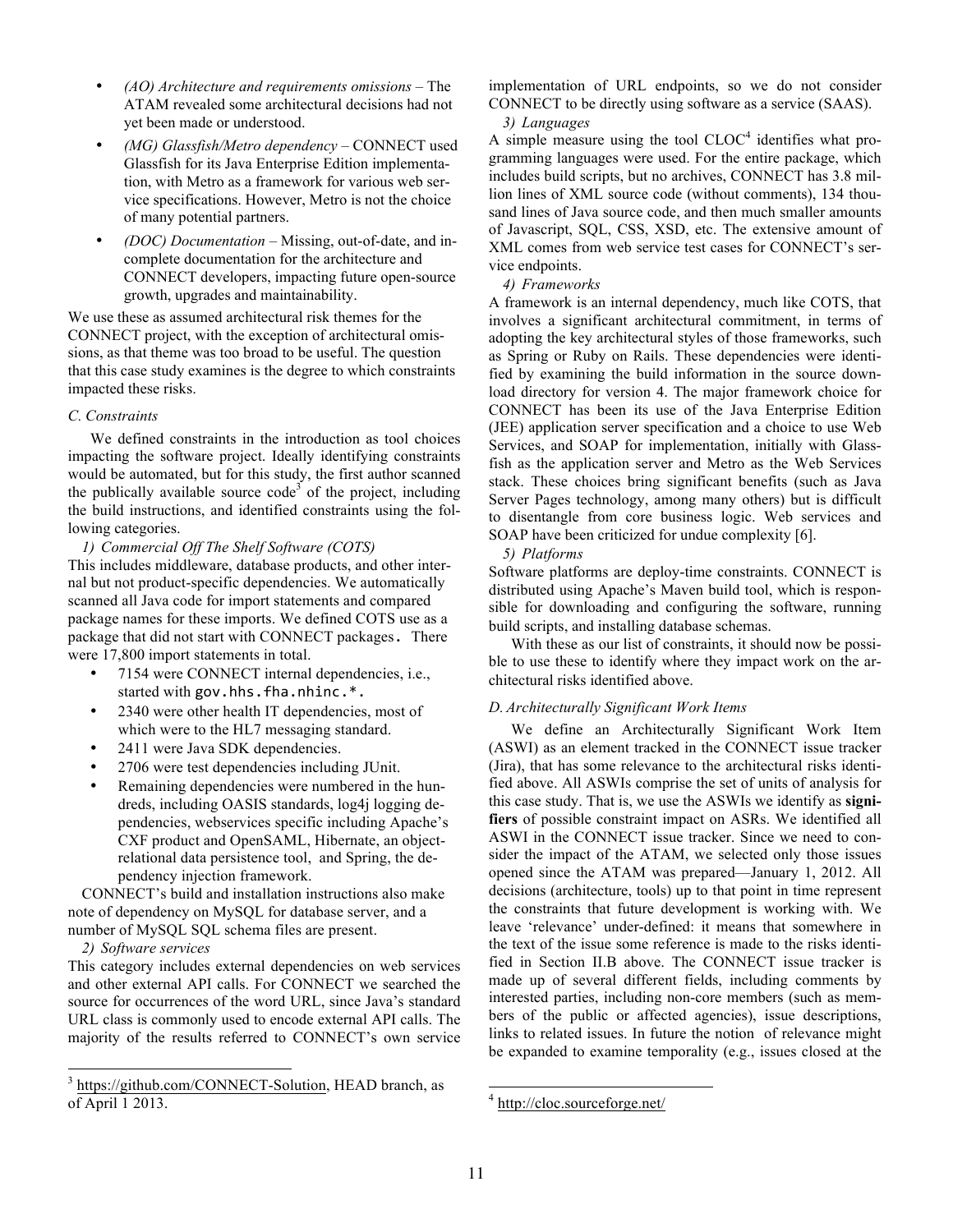same approximate time) or social measures such as churn (how many people/which people were involved in the issue).

 $CONNECT's issue tracker<sup>5</sup> has over three thousand issues,$ which is on the edge of tractability for manual analysis. We scanned through all issues that were not labeled as 'bugs' in order to identify only those issues that were significant feature work. CONNECT served as a good candidate for our goals as the CONNECT development process is not only open but also moderately rigorous, with useful standards in place to describe issues. A representative issue title is as follows:

"As a CONNECT product owner/adopter, I want to execute smoke tests(initiating) so that we can proceed with pilot testing (issue CONN-212)". We might code this as relevant to the Insufficient Analysis risk theme (NA).

Our query consisted of all user stories, improvements, and feature requests that were closed or resolved, and marked fixed. We looked at 65 User Stories, 116 Improvements, and 82 Feature Requests. We used the ATAM release date of Jan 1, 2012 as a milestone for our analysis.

## III. DISCUSSION

## *A. Data Analysis*

In order to account for possible effects from the ATAM, we looked at the difference between pre- and post-ATAM numbers.

- Pre-ATAM: There are 106 work items (i.e., user-stories, feature requests and improvements). 67 we coded as ASWI (associated with a risk theme) and 50 as constraints. 63% of work items are risk-related.
- Post-ATAM: There are 157 work items, 134 of which were coded as ASWI, and 126 as constraints. 85% of items are risk-related.

We can conclude that the ATAM had an impact on what was worked on, so the remainder of our analysis considers only items created after the ATAM was delivered.

Table 1 – ASWIs per risk theme, post-ATAM.

| <b>Risk theme</b>       | <b>Number of ASWIs</b> |
|-------------------------|------------------------|
| Lack of analysis (NA)   | 35                     |
| Config. Complexity (CC) | 40                     |
| CONNECT-DIRECT (CDM)    | 19                     |
| Adapter-gateway (AGS)   |                        |
| Metro-Glassfish (MGS)   | 21                     |
| Documentation (DOC)     | 14                     |

From that subset, we went through the data to identify those which were impacted by or possibly enabled by the constraints identified previously. This was done by examining once again the issue itself to see where some of the constraints were mentioned or were possibly relevant. For example, some work items mentioned the need to do testing on Java 6 platforms as well as (standard) Java 7, in order to support partners who used Java 6. Here we have a risk theme, configuration complexity, an ASWI (the fact that testing needs to be done), and a constraint that impacts that theme (the fact that Java 7 is the default and not Java 6).

*Table 1* shows the summary for Architecturally Significant Work Items found per risk theme. Notice the total is 134, which is the same as the number of post-ATAM items with a risk theme above. Table 2 shows the numbers for constraints.

Table 2 – ASWIs per constraint, post-ATAM.

| Constraint      | <b>Number of ASWIs</b> |
|-----------------|------------------------|
| Platform (PLT)  | 27                     |
| Framework (FMK) | 43                     |
| Language (LAN)  | 5                      |
| <b>Services</b> |                        |
| COTS            |                        |

Configuration complexity and lack of analysis seem to have been given the most attention of the risk themes. Similarly, COTS and Framework constraints would be expected to play a large role in a project so highly dependent on integration with existing libraries and tools, not only for testing and analysis, but also for doing the complex lifting of web-services work. These results lend support to our study proposition 1, identifying constraints present in the project.

Our next analysis step was to estimate, given a work item, how impacted it might be because of the existing constraints. For this we have a number of possible measures. One is how long those issues were open, i.e., the time between issue creation and issue close date, as shown in *Table 3*.

Table 3 – Mean elapsed time to close an ASWI, by risk theme.

| <b>Risk Code</b> | <b>Mean Elapsed</b><br>Time to Close (hrs) |  |  |
|------------------|--------------------------------------------|--|--|
| DOC              | 133.8                                      |  |  |
| CC               | 66.2                                       |  |  |
| MG               | 100.1                                      |  |  |
| AGS              | 233.2                                      |  |  |
| NA               | 154.6                                      |  |  |
| CDM              | 70.0                                       |  |  |

We can compare this to the mean elapsed time to close (in hours) for all closed, resolved user stories, improvements and feature requests, which is 134.5 hrs. For Configuration Complexity, Metro-Glassfish, and Connect-Direct, these issues were resolved significantly quicker than average.

Table 3 shows the average time for each issue tagged with that risk. An improvement to this calculation might look at how long each tuple of <risk,constraint> took to close. This is shown in *Table 4*. We omit language and services due to the low or non-existent numbers of tagged items.

What is the meaning of this table? One thing we can see is that for the "NA" or "Insufficient Analysis" risk theme, the longest time to close issues on average belongs to the COTS constraint. This makes sense, since testing in CONNECT uses tools like JUnit and SOAPUI. We can read this as saying that testing has a lot of dependency on these COTS libraries, or alternately, that these libraries are a problem point for the project.

 <sup>5</sup> http://issues.connectopensource.org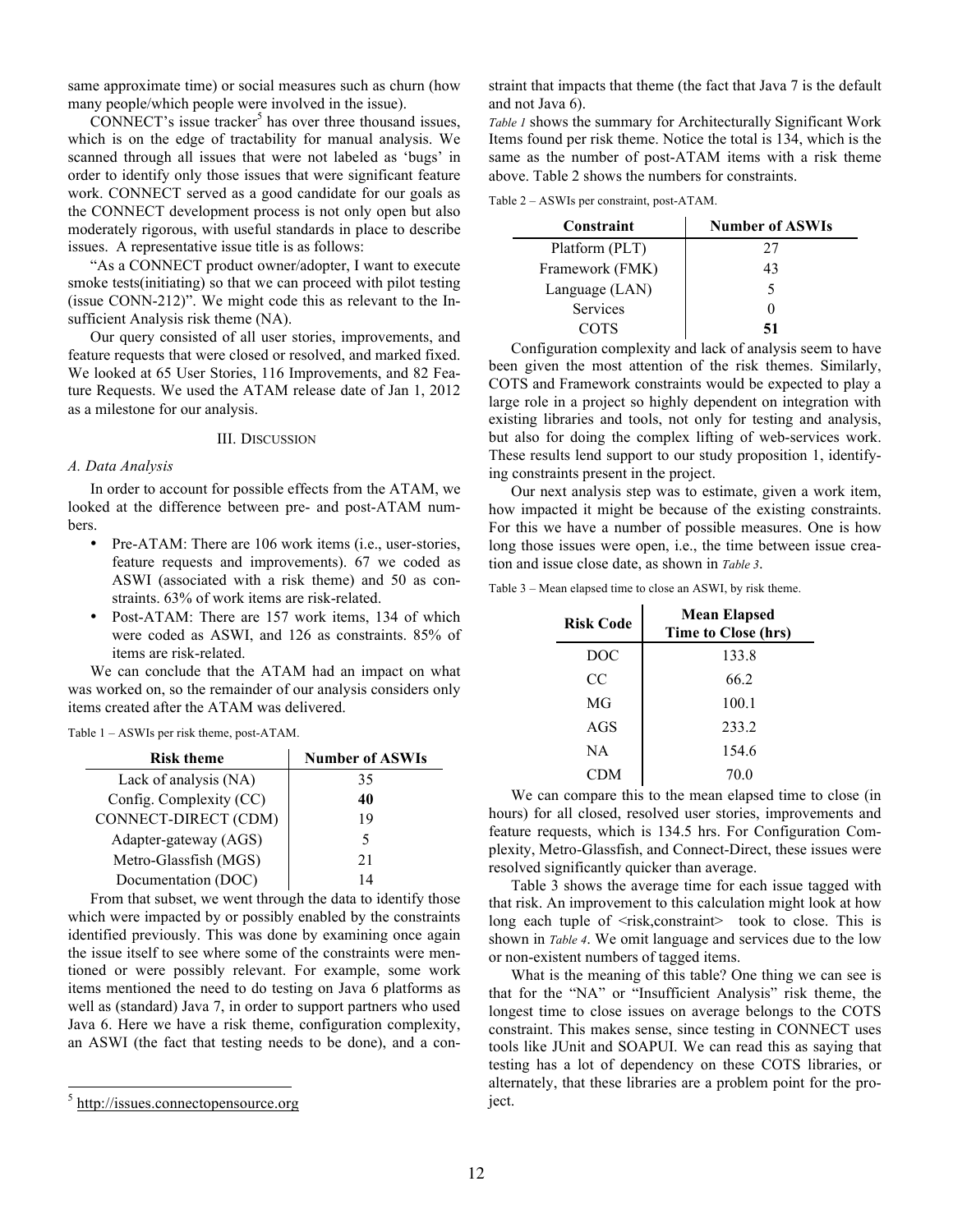| <b>Risk</b><br>Code | Constraint<br>Code | <b>Mean ETC</b> | <b>Number</b><br><b>ASWIs</b> |
|---------------------|--------------------|-----------------|-------------------------------|
|                     |                    | (hrs)           |                               |
| <b>DOC</b>          | <b>PLT</b>         | 36.0            | 2                             |
| <b>DOC</b>          | <b>FMK</b>         | 19.8            | 7                             |
| <b>DOC</b>          | <b>COTS</b>        | 22.4            | 3                             |
| CC                  | <b>PLT</b>         | 32.7            | 13                            |
| CC                  | <b>FMK</b>         | 50.6            | 22                            |
| CC                  | <b>COTS</b>        | 44.4            | 20                            |
| MG                  | <b>PLT</b>         | 175.1           | 9                             |
| MG                  | <b>FMK</b>         | 85.8            | 10                            |
| MG                  | <b>COTS</b>        | 41.5            | 6                             |
| AGS                 | <b>PLT</b>         | n/a             | $\theta$                      |
| AGS                 | <b>FMK</b>         | 24              | 5                             |
| AGS                 | <b>COTS</b>        | 20.2            | $\overline{4}$                |
| <b>NA</b>           | PLT                | 50.3            | $\overline{4}$                |
| <b>NA</b>           | <b>FMK</b>         | 64.9            | 12                            |
| <b>NA</b>           | <b>COTS</b>        | 137.5           | 24                            |
| <b>CDM</b>          | <b>PLT</b>         | 30.6            | 5                             |
| <b>CDM</b>          | <b>FMK</b>         | 65.2            | 7                             |
| <b>CDM</b>          | <b>COTS</b>        | 33.2            | 8                             |

Our analysis did not examine the sentiment behind the issues. We can also compare across constraints: here, Framework constraints caused the longest mean time to close for the Metro-Glassfish issue (85.8 hrs), possibly explained by the dependency on JEE, e.g., for the issue with FMK-MG codes, number GATEWAY-3412, is summarized in Jira as "integrate and deploy CONNECT to a new Open Source Application Server".

#### *B. Study Propositions*

We now return to our study propositions from Section I. They were:

**SP 1.** Can we identify what constraints are present in the CONNECT project?

We conclude that at a broad level we can estimate what external constraints existed, using automated dependency analysis and some knowledge of software frameworks.

**SP 2.** Given these constraints, what impact have they had on project effort?

**SP 3.** What metrics or measures are useful to derive that impact?

We defined a simple measure of Elapsed Time to Close for an ASWI in the project task management system. We used that to estimate how long these tasks stayed open for as a proxy for level of effort/pain that item required. We found that there were important distinctions between both risks and constraints. 85% of the issues in the 18 months since the ATAM evaluation are related to risk themes (ASWIs) and of these 94% had an associated constraint. Also, the number of ASWIs related to specific risk theme and constraint pairs is another simple measure to understand the dependencies.

It would be interesting in future research to see if we can better understand nature of constraint as enabler or inhibitor. To do that more dependency information is needed to understand what is being changed and the breakdown of the effort in terms of the implementation effort, work around effort (temporary fixes), and re-architecting (permanent fixes).

# *C. Rival Theories:*

While our metrics are largely cost-oriented, it is important to note that tool-selections are not inherently negative. They are enablers of significant value [7]. Like all artifact studies, this paper suffers from only considering the artifacts in the issue trackers, which may not tell the whole story [8]. For example, one issue marked "Fixed" was also commented on with "Closed. Unable to validate requirement." which would seem to imply that it wasn't fixed, but instead should have been marked "Won't Fix". Rival explanations for the results we observed might include that the issue tracker is a product of a particular approach to software development and that the benefits of the constraints are not being surfaced. Furthermore, it is to some extent irrelevant what constraints exist, since those choices may have been imposed from outside the project (i.e., that a full Web Services stack be used rather than a REST approach).

## *D. Threats to Validity*

#### *1) Internal Validity*

The ATAM was conducted 18 months prior to this study, and its guidance might not have been followed, or if it was, those threats might be already addressed or not a priority at this moment. We assume that the date an ASWI is closed is significant, but this might be a house-keeping close with the actual date of the fix much earlier (for example, someone goes through the Jira tool and gets rid of issues that are no longer relevant). Another problem is that we ignored low-level issues such as tasks or bugs, mainly in the interest of tractability. The large numbers of these issues suggest an automated approach is necessary, perhaps using a technique such as Latent Dirichlet Allocation [9]. Finally, there are artifact repositories that inform planning efforts—such as Word or Excel documents which we were unable to access reliably.

#### *2) External Validity*

CONNECT is a unique project: it is relatively open, yet also a large government software project. As such it may be unrepresentative of other projects. Furthermore, because CONNECT is a middleware application, a lot of effort has to be spent making it interconnect with other software and platforms. This means that architecture is of greater importance.

## *3) Construct Validity*

Our constructs, such as ASWI, were loosely defined in order to focus on exploring their potential. Not all architecturally significant requirements (ASRs) may be ASWIs, and in fact, one risk theme was omitted entirely due to its loose definition. A tighter definition, which for example states what **isn't** architecturally significant, would be important in further studies. The study only shows problems, not those things made possible by the technology, e.g. the lines of code saved by not having to do it that way.